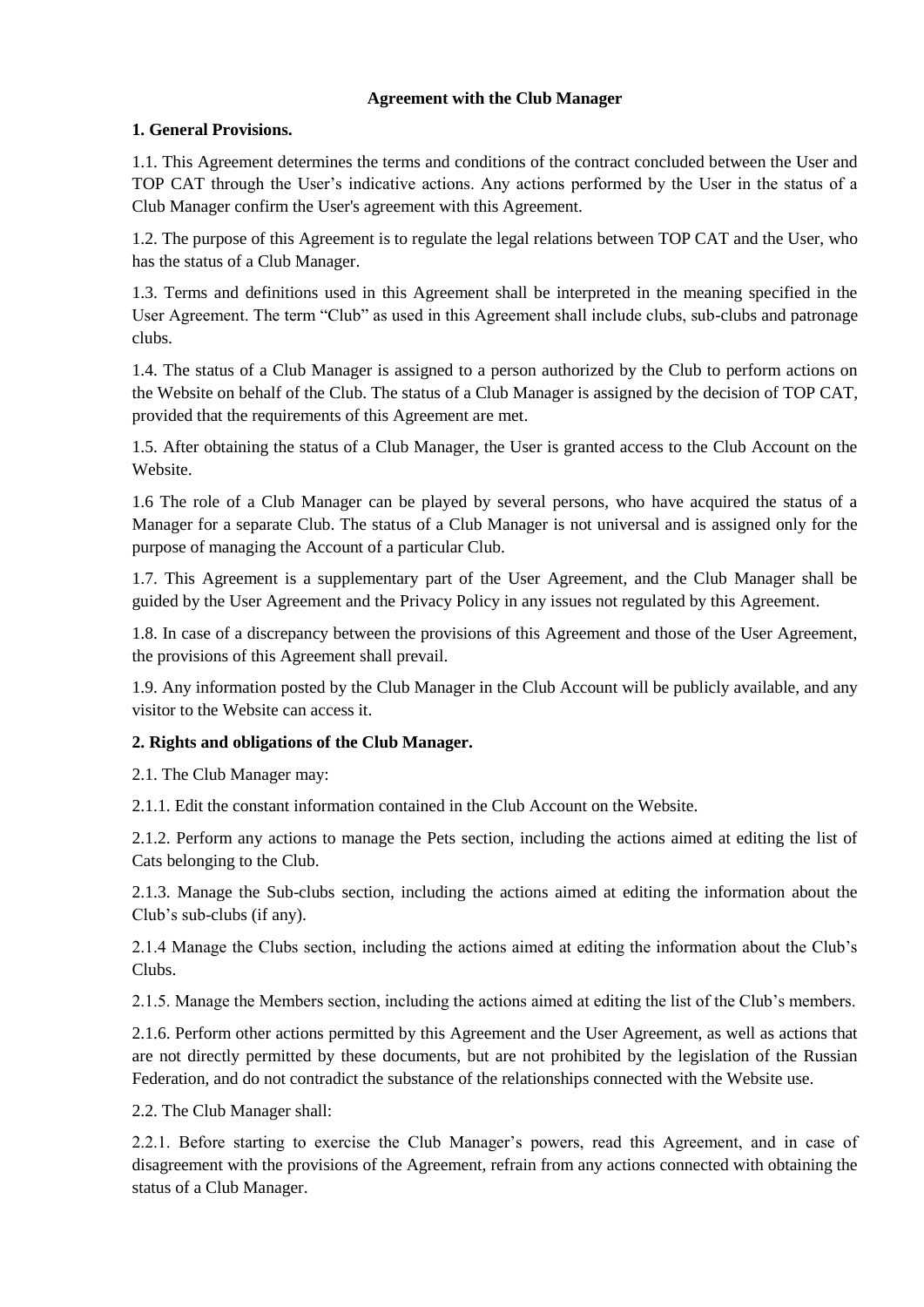2.2.2. Use the functionality of the Website only for the purposes for which it has been created.

2.2.3. Update the information about the Club on the Website.

2.2.4. Refrain from any actions damaging the goodwill of TOP CAT, the reputation of the Website or the Club's goodwill.

2.2.5. Not use Personal Information of other Users in any way, except for those actions that are expressly permitted by this Agreement. In particular, the Club Manager may not collect, publish, or otherwise distribute personal information of other Users, to which the Club Manager has access. Any actions that violate the provisions of this paragraph shall be treated as a violation of the Agreement and a violation of the legislation of the Russian Federation.

2.3. The Club Manager may not:

2.3.1. Transfer the login and password to third parties, or otherwise provide access to the Club Manager's account to third parties. Any actions performed using the Club Manager's login and password will be recognized as performed by the Club Manager (unless the Club Manager proves that such actions have been performed by another person, and access to the login and password has been obtained not due to the Club Manager's fault). In case of an unauthorized access to the Club Manager's login and password, the Club Manager shall immediately notify TOP CAT about this in the manner specified in paragraph 2.9. of the Privacy Policy.

2.3.2. Post any materials in the Club Account, if such materials are prohibited by the User Agreement or the legislations of the Russian Federation.

2.3.3. Use the Rating data in any way, except for the methods expressly permitted by this Agreement and the User Agreement, without a prior written consent to such use obtained from TOP CAT.

2.4. Placing any Content in the Club Account, the Manager provides TOP CAT with an open nonexclusive royalty-free perpetual worldwide license. Such Content may be used by TOP CAT in any way known now or invented in the future.

#### **3. Receipt and termination of the status of a Club Manager.**

3.1. The status of a Club Manager is obtained voluntary and freely by the User.

3.2. If information about the Club is already posted on the Website, the User shall apply to TOP CAT with an application requesting the status of the Club Manager. The application shall be sent to the following address: support@top-cat.org. The User shall also confirm that he/she has the authority to act as a Club Manager. After confirming the authorities and fulfilling other requirements, TOP CAT has the right to grant the status of a Club Manager to the User who has applied for it.

3.3. If there is no information about the Club on the Website, the User may register his Club on the Website using the section located at: http://ru.top-cat.org/clubs/new. If all the mandatory fields are filled in, and TOP CAT approves the application for registration of the Club, such a Club will be registered on the Website, and the User who has submitted the application will be assigned the status of a Club Manager. The User shall provide reliable information when registering the Club.

3.4. When registering the Club on the Website, the User guarantees that he/she has all the necessary powers and acts legally (has the authority arising from a power of attorney, a decisions of the meeting of the Club members, etc.), and also guarantees that his/she actions do not violate rights and legitimate interests of third parties, as well as the legislation of the Russian Federation.

3.5. The status of a Club Manager may be terminated by the decision of TOP CAT if TOP CAT receives information that this User does not have the authority to act on behalf of the Club or in case of repeated or one-time flagrant violation by the Club Manager of the provisions of the Agreement, the User Agreement and the Privacy Policy.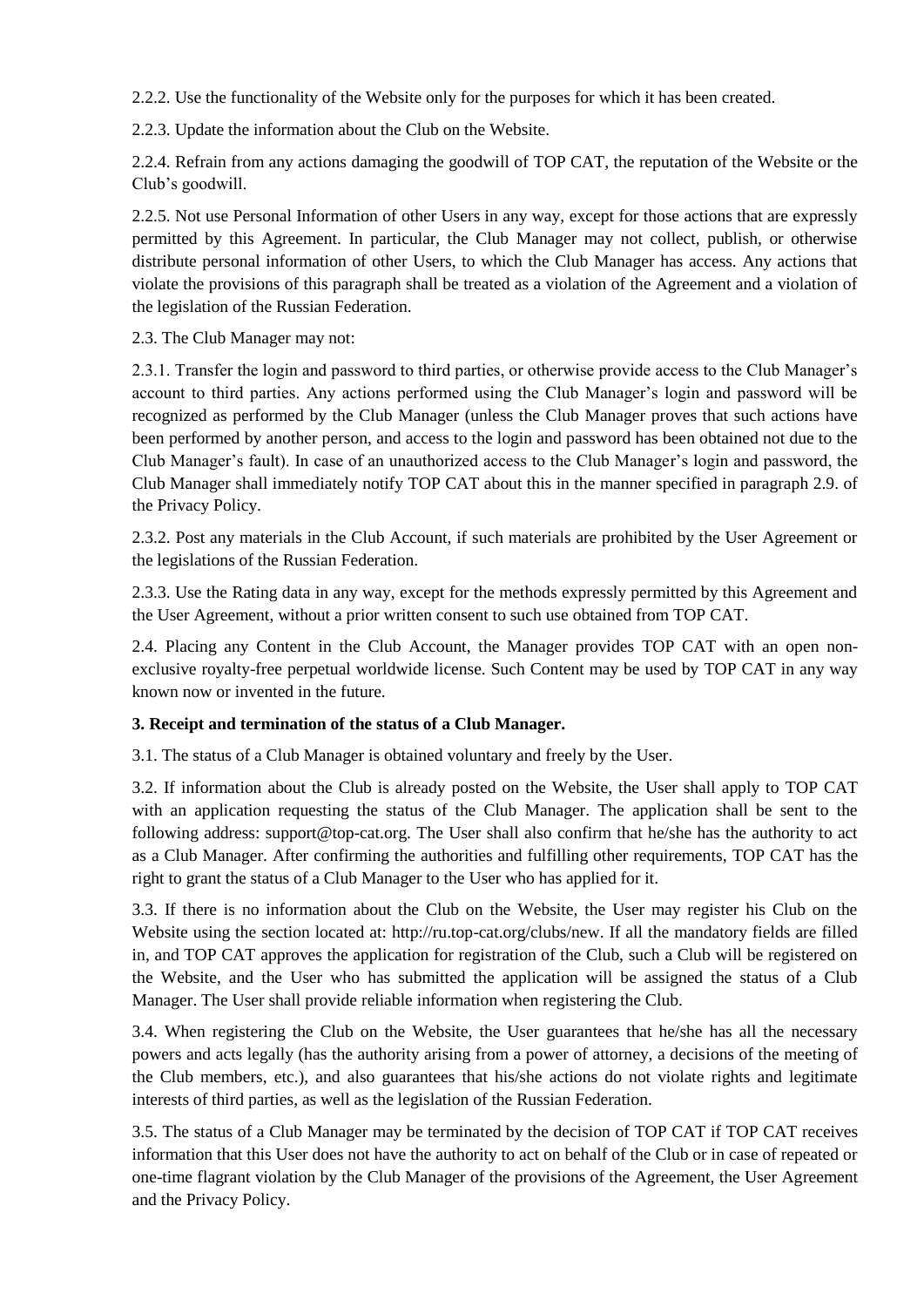3.6. The status of a Club Manager may be terminated by the decision of the Club Manager; to terminate the status of a Club Manager, the User shall contact TOP CAT with an application containing the relevant request. Upon consideration of the received application, TOP CAT will make a decision regarding termination of the powers of the Club Manager.

# **4. Responsibility.**

4.1. The Club Manager shall be personally responsible for any actions. If the Club Manager violates the provisions of this Agreement, TOP CAT may permanently or temporarily restrict the User's access to the Club Account, as well as to the User Account.

4.2 If the status of a Club Manager has been assigned to several Users, the Club Managers shall bear joint and several responsibility for any actions performed using the Club Account, as well as for any consequences arising out of such actions, and the Club as a whole shall bear subsidiary responsibility for such obligations.

4.3. For repeated and flagrant violations by the Club Manager of this Agreement, by the decision of TOP CAT, the points received by the Club since the beginning of the calendar year and up to the date of the violation, which has served as a basis for such a decision, will be zeroed.

4.4. The Club Manager shall be personally responsible for all the negative consequences that have arisen in connection with his failure to fulfill the obligations (untimely fulfillment of obligations) assigned to him by this Agreement.

4.5. TOP CAT shall not be responsible for temporary malfunctions in the operation of the managerial part of the Website (for failures in work of the Website as a whole), as well as for a temporary impossibility of the Club Manager to manage the Club on the Website (including making changes in the information on the Club, in the list of the Club's members, etc.).

## **5. Final provisions.**

5.1. The functionality and the possibilities to manage the Club are provided "as they are". TOP CAT does not guarantee that the specified functionality will fully correspond to the expectations and needs of the Club Manager.

5.2. TOP CAT's place of business is the place of conclusion of a contract under the terms and conditions of this Agreement. The relationships between the parties not regulated by this Agreement shall be governed by the legislation of the Russian Federation.

5.3. The parties shall resolve any dispute or disagreement arising out of the relationships between the Club Manager and TOP CAT under this Agreement through negotiations. In case of failure to reach an agreement through negotiation, the disputes and disagreements shall be resolved in court at the location of TOP CAT.

5.4. This Agreement shall come into force at the moment of its publication on the Website and shall remain valid for an indefinite period. The contract concluded between the Club Manager and TOP CAT under the terms and conditions of this agreement shall be effective since the moment when the Club Manager expresses his/her intention to conclude this Agreement and up to the moment when one of the parties decides to terminate such a contract. The contract may be terminated both by terminating the status of a Club Manager, and by terminating the Website or the Rating.

5.5. TOP CAT shall have the right to amend this Agreement without any prior or subsequent notice to the Club Manager. The new version of the Agreement comes into force at the moment of its posting on the Website, unless otherwise follows from the text of the Agreement. If the Club Manager continues to use the Website after introducing changes to the Agreement, he/she thus expresses his/her knowledge and complete agreement with its provisions. In case of disagreement, the Club Manager shall immediately